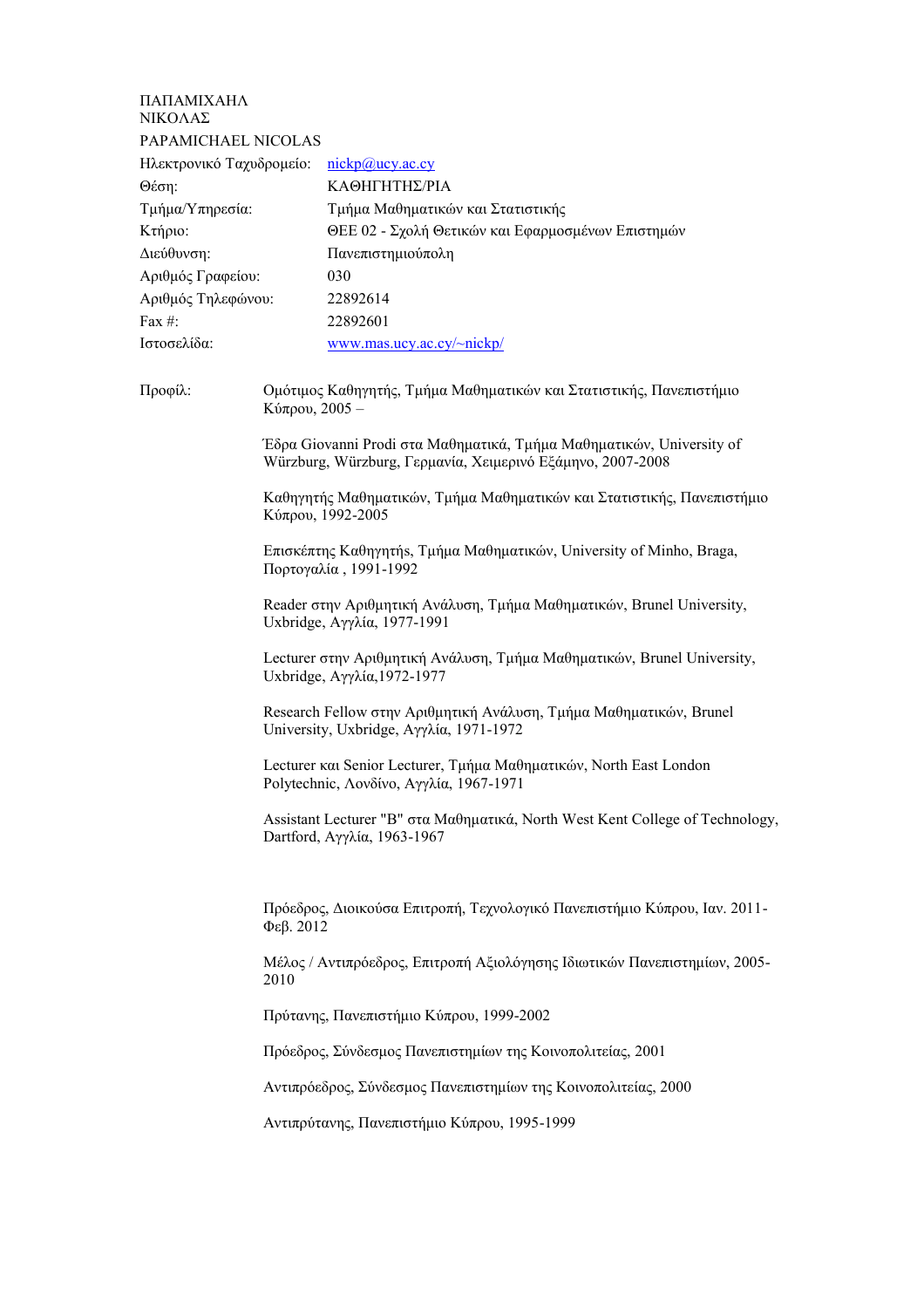|                              | Μέλος των Επιτροπών Εκδόσεως των:                                                                                                                                                                                  |
|------------------------------|--------------------------------------------------------------------------------------------------------------------------------------------------------------------------------------------------------------------|
|                              | Appl. Math. Letters (Pergamon), 1987-2010                                                                                                                                                                          |
|                              | J. Comput. Appl. Math. (North-Holland), 1989-2015                                                                                                                                                                  |
|                              | Computational Methods and Function Theory (CMFT) (Helderman Verlag), 2001-                                                                                                                                         |
| Ερευνητικά<br>Ενδιαφέροντα:  | Mediterranean Journal of Mathematics (Med.J.M.) (Birkhäuser Verlag) 2003-2013<br>Υπολογιστική μιγαδική ανάλυση,<br>Αριθμητική σύμμορφη απεικόνιση,<br>Συναρτήσεις Spline                                           |
| Επιλεγμένες<br>Δημοσιεύσεις: | Papamichael, N.; Orthonormalization methods for numerical conformal mapping.<br>Topics in modern function theory, pp.166-266, Ramanujan Math. Soc. Lect. Notes<br>Ser., 19, Ramanujan Math. Soc., Mysore, 2013.    |
|                              | Papamichael, N.; Stylianopoulos, N.S.; Numerical Conformal Mapping: Domain<br>Decomposition and the Mapping of Quadrilaterals. (World Scientific, New Jersey,<br>$2010$ , xii + 229 pp.)                           |
|                              | Papamichael, N.; Introduction to the Theory of Univariate Spline Functions, (Patras<br>University Press, Patras Greece, 2004, $iv + 125$ pp.) In Greek.                                                            |
|                              | Papamichael, N.; Dieter Gaier's contributions in numerical conformal mapping,<br>Comp. Methods Funct. Theory, no. 3 (2003) 1--53.                                                                                  |
|                              | Falca~o, M. I.; Papamichael, N., Stylianopoulos, N. S.; Approximating the<br>conformal maps of elongated quadrilaterals by domain decomposition. Constr.<br>Approx. 17 (2001), no. 4, 589--617.                    |
|                              | Papamichael, N.; Stylianopoulos, N. S.; The asymptotic behavior of conformal<br>modules of quadrilaterals with applications to the estimation of resistance values.<br>Constr. Approx. 15 (1999), no. 1, 109--134. |
|                              |                                                                                                                                                                                                                    |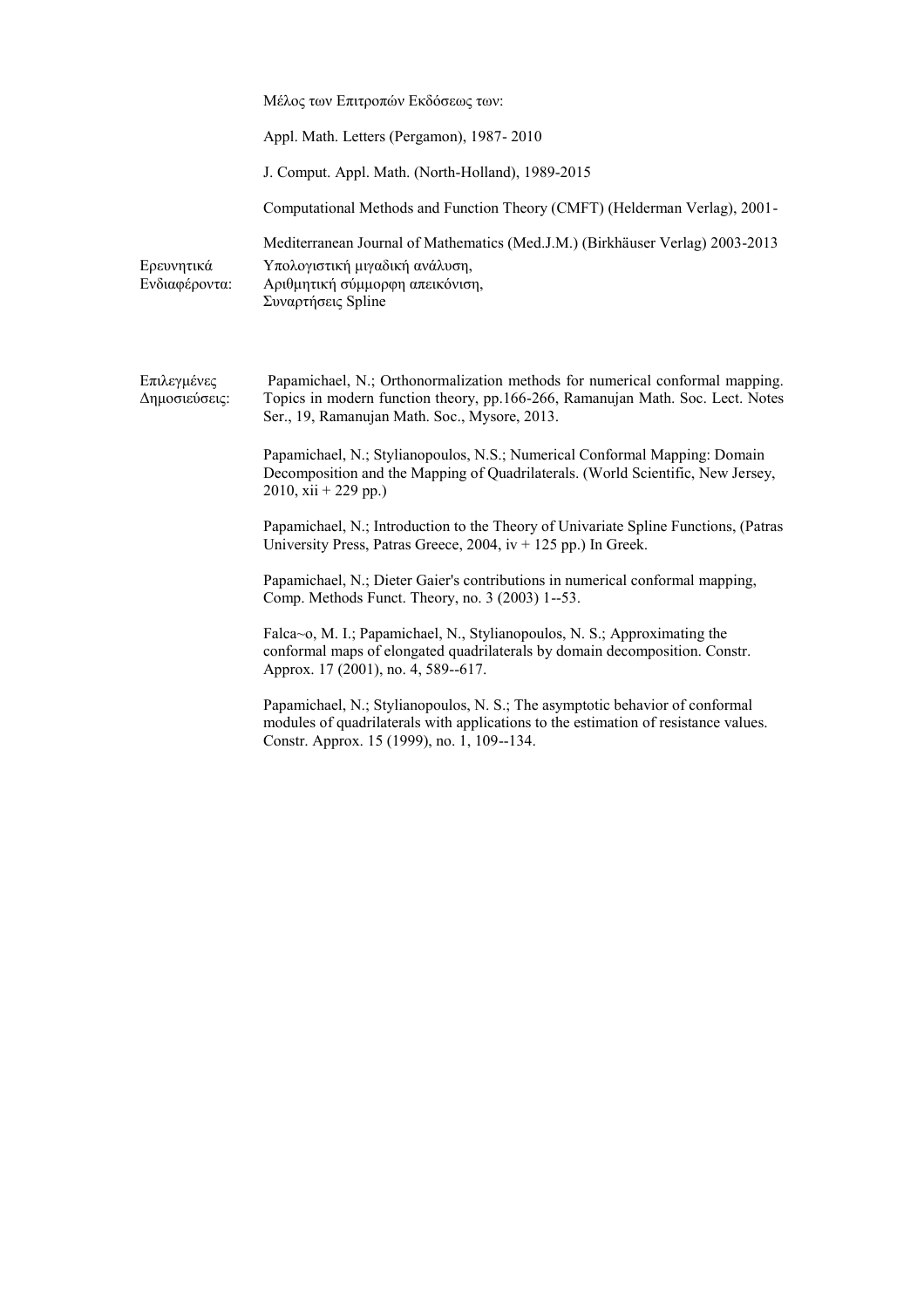| ΠΑΠΑΜΙΧΑΗΛ           |                                               |
|----------------------|-----------------------------------------------|
| ΝΙΚΟΛΑΣ              |                                               |
| PAPAMICHAEL NICOLAS  |                                               |
| Email:               | $nickp(a)$ ucy.ac.cy                          |
| Position:            | <b>PROFESSOR</b>                              |
| Department/Service:  | Department of Mathematics and Statistics      |
| Building:            | FST 02 - Faculty of Pure and Applied Sciences |
| Address <sup>-</sup> | University Campus                             |
| Office Number:       | 030                                           |
| Work Phone:          | 22892614                                      |
| Fax:                 | 22892601                                      |
| Web site:            | www.mas.ucy.ac.cy/~nickp/                     |
|                      |                                               |

Profile: Professor Emeritus, Department of Mathematics and Statistics, University of Cyprus,  $2005 -$ 

> Giovanni Prodi Visiting Chair in Mathematics, Department of Mathematics, University of Würzburg, Würzburg, Germany, Winter Semester 2007-2008

Professor in Mathematics, Department of Mathematics and Statistics, University of Cyprus, 1992-2005

Professor Catedratico Visitante, Departamento de Matematica, Universidade do Minho, Braga, Portugal, 1991-1992

Reader in Numerical Analysis, Department of Mathematics, Brunel University, Uxbridge, U.K., 1977-1991

Lecturer in Numerical Analysis, Department of Mathematics, Brunel University, Uxbridge, U.K., 1972-1977

Research Fellow in Numerical Analysis, Department of Mathematics, Brunel University, Uxbridge, U.K. 1071-1972

Lecturer and Senior Lecturer, Department of Mathematics, North East London Polytechnic, London, U.K., 1967-1971

Assistant Lecturer "B" in Mathematics, North West Kent College of Technology, Dartford, Kent, 1963-1967

Chair, Governing Board, Cyprus University of Technology, Jan. 2011 - Feb. 2012

Member / Vice Chair, Evaluation Committee of Private Universities, 2005-2010

Rector, University of Cyprus, 1999-2002

Chair, Association of Commonwealth Universities, 2001

Vice Chair, Association of Commonwealth Universities, 2000

Vice Rector, University of Cyprus, 1995-1999